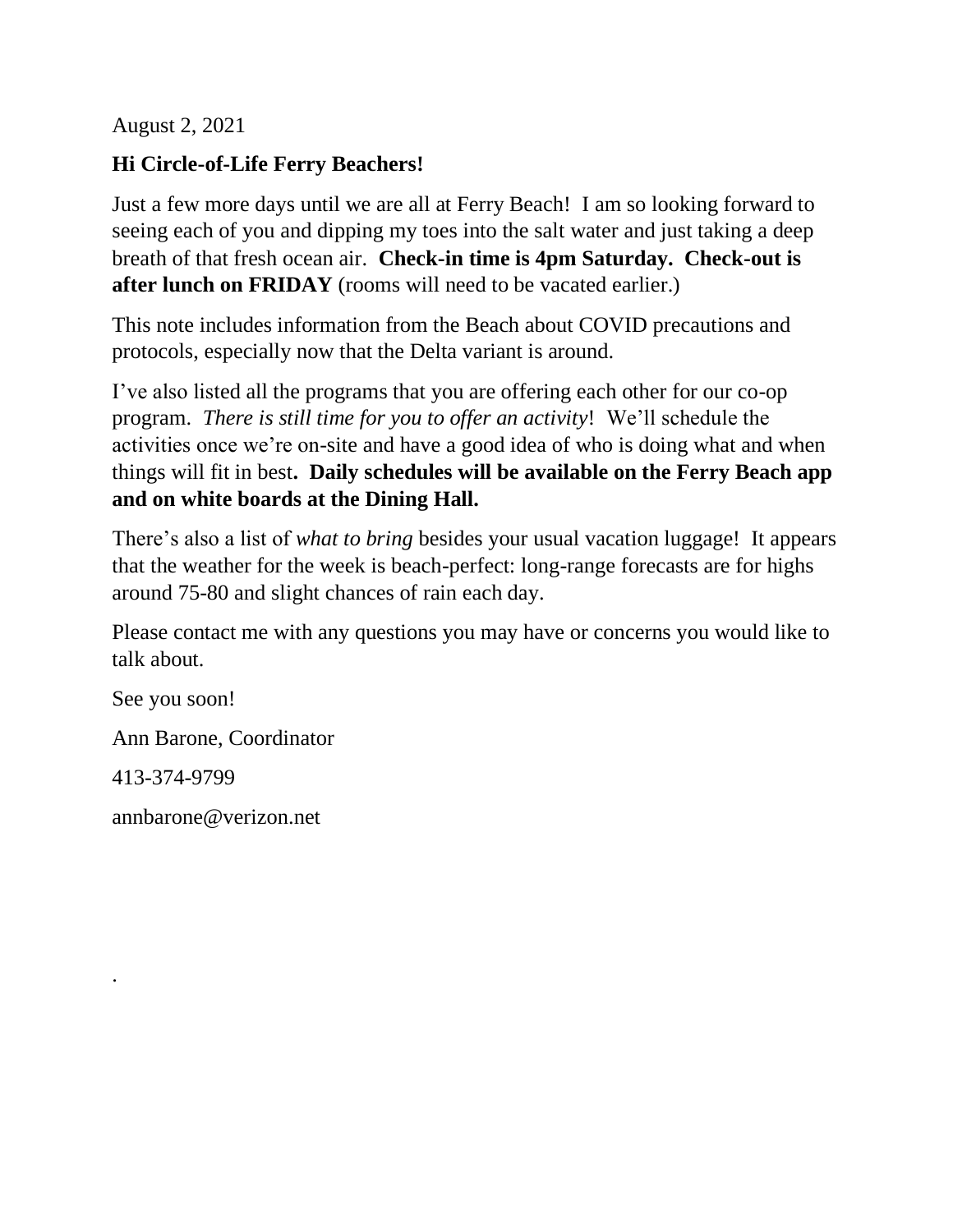# **PLEASE BRING TO THE BEACH WITH YOU:**

*Suggested only! Bring extra is you have some to share; we'll try to be sure every participant has what they need!*

## **Masks, hand sanitizer and personal water bottle (Ferry Beach recommended)**

**Journal and pen/pencil** as part of your spiritual practice with Rev. Viola

**Materials for your Sit-Upon \*** *One sits upon their sit-upon to keep their derriere dry while sitting upon a bench, or log, or rock ,or pew, or chair or other damp surface and not have a wet towel/ shorts to dry out!*

\*a sit-upon is an old camp craft traditionally made of 2 squares of oilcloth sewn together with twine and padded with sheets of newspaper.

On Saturday afternoon, we will make ours with **reusable waterproof shopping bag** sewed across the top with gimp. Inside, they can be **padded with recycled material**: sheets of newspaper, padded mailers, soft padding from shipping boxes, an old towel, or even just by using a padded insulated bag. Bring what you have! At the end of the week, simply pull out the gimp, remove the padding and voila! You have your old bag ready to use at the grocery store again (with a few holes across the top!)

Please bring one shopping bag for each person in your family, sized accordingly!

**Raingear**—unless it is really bad out, we hope to continue many of our activities in the rain. If being in the rain is difficult for you, plan on sitting on the porch (or inside someplace dry!) watching us out in the rain!

#### **Books**

*Hidden Wholeness: The Journey Toward an Undivided Life* by Parker J. Palmer (Jossey-Bass: 2004). Recommended by Rev. Viola Abbitt

*The Power of Myth* by Joseph Campbell with Bill Moyers (Anchor Books: 1991). Recommended by Joe Jencks

*Stamped from the Beginning: The Definitive History of Racist Ideas in America*  by Ibram X Kendi (Bold Type Books: 2016), winner of the National Book Award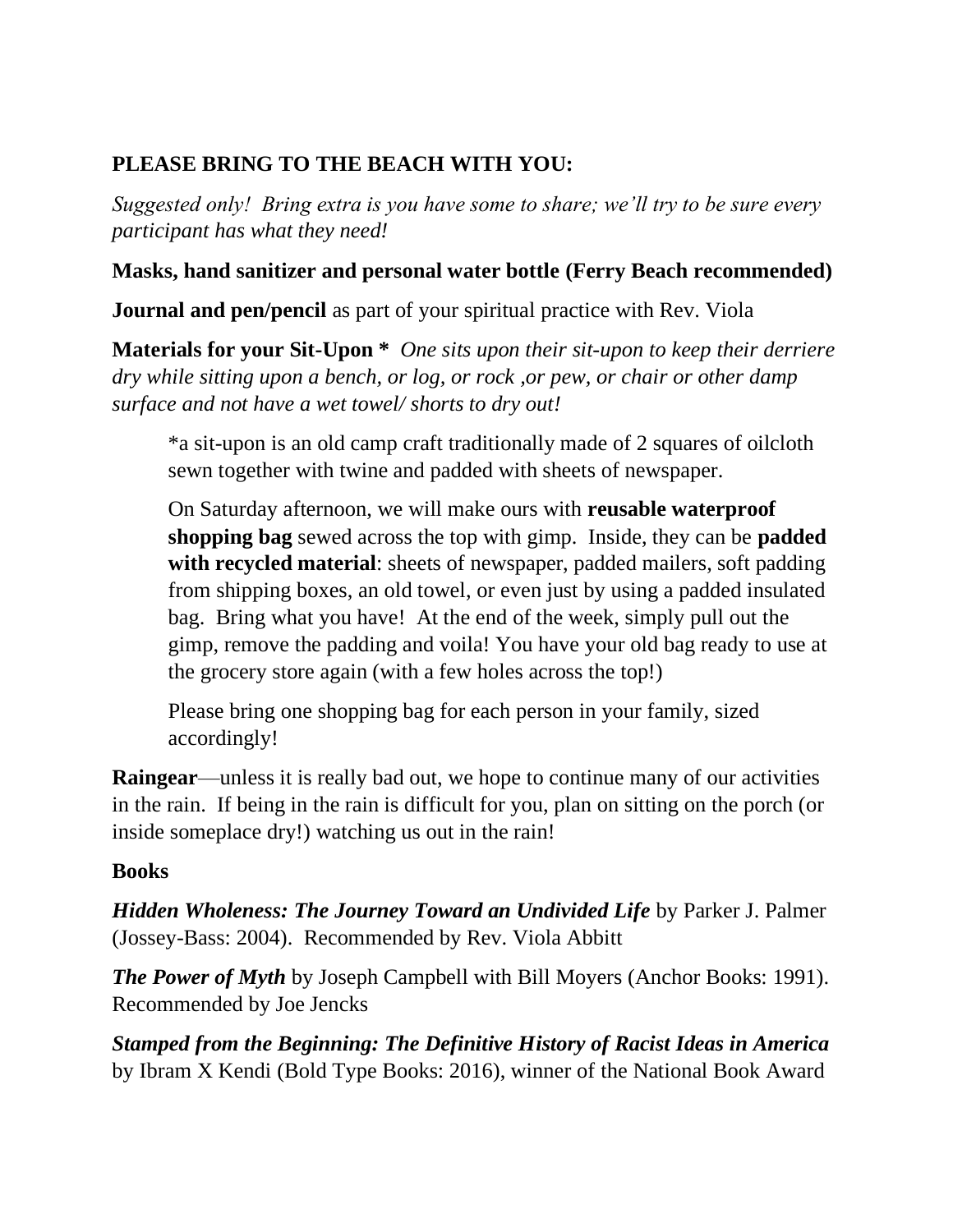for Nonfiction. Recommended by Cathy Stackpole (Ferry Beach Park Association's Executive Director)

## **Ukuleles and other musical instruments**

## **Life vests for swimming in the ocean** if you need them (*there is no lifeguard this summer)*

**Sand/ Beach Toys** especially for building sand castles!

**Arts and Crafts supplies**—like beads, old necklaces and earrings, chalk, paint and sketch pad, yarn, embroidery floss, gimp, needles–small and large, hoops and macrame rope…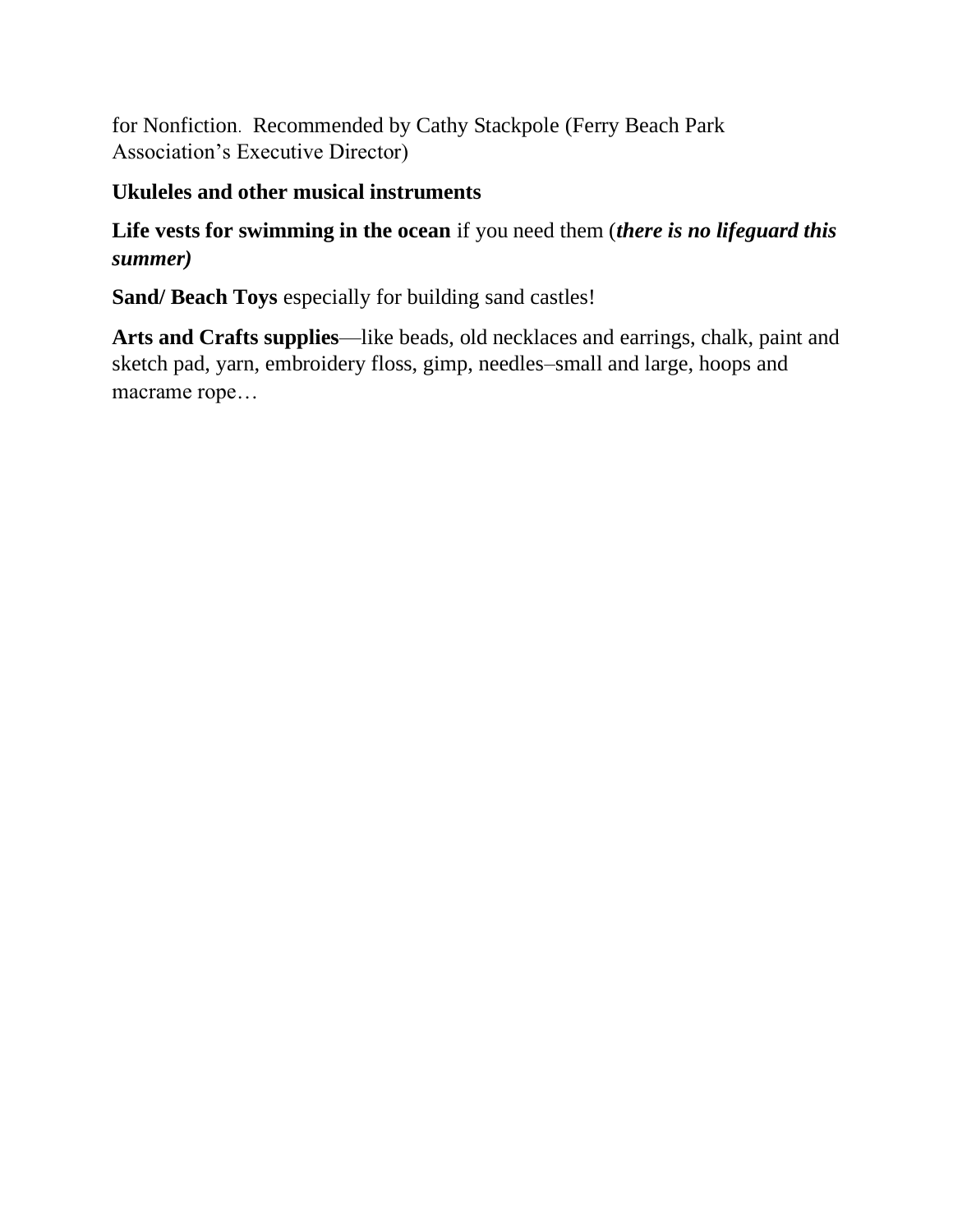#### **Activities for CIRCLE OF LIFE 2021**

Sit-upons (BRING YOUR OWN SHOPPING BAG*!) led by Ann Barone and Elliana* Name Tag decorating *led by Breanna and Deserea(C-C)* Ukulele workshop *offered by Eric Semple daily 10:30-11:30* Theme Discussion *offered daily by Joe Jencks 10:30-11:30* "Reparations Workshop" *offered by Carl McCargo* UU History Porch Discussion(s) *offered by Rev. Claudia Elferdink* Fireside Chats (discussions of religious journey) *organized by Rev. Claudia* Kendi Workshop (see reading list) *offered by Cathy Stackpole* Dancing in the evening *led by Sid and Lynette Gardiner* UU Prayer Beads *offered* b*y Ruth Getchell Rempt* Sand Castle Contest (*chief judge Bob Cohen*) Board games *coordinated by Cindy Baker and Aiden (C-C)* Wildlife Rehabilitation Stories from the Field *offered by Susanne Coulton-Carey* Chalk paintings *offered by Susanne Coulton-Carey and kids* Book discussion *led by Julie Haupt (*other books still available for discussions)

Yoga in the afternoon: *Led by Tim Carr on M/W*

Led by ??? other days??

Giant Bubbles *led by Julie Haupt and Susanne C-C*

Joy of Writing *led by Joy Haupt*

Aquaboggan Trip (\$15 pp for groups of 25 or more) *coordinated by Barbara Merrill*

Politics Discussion: How to channel your energy into effective legislation *led by Derek Slap*

Beading and jewelry-making *Led by Julie Haupt*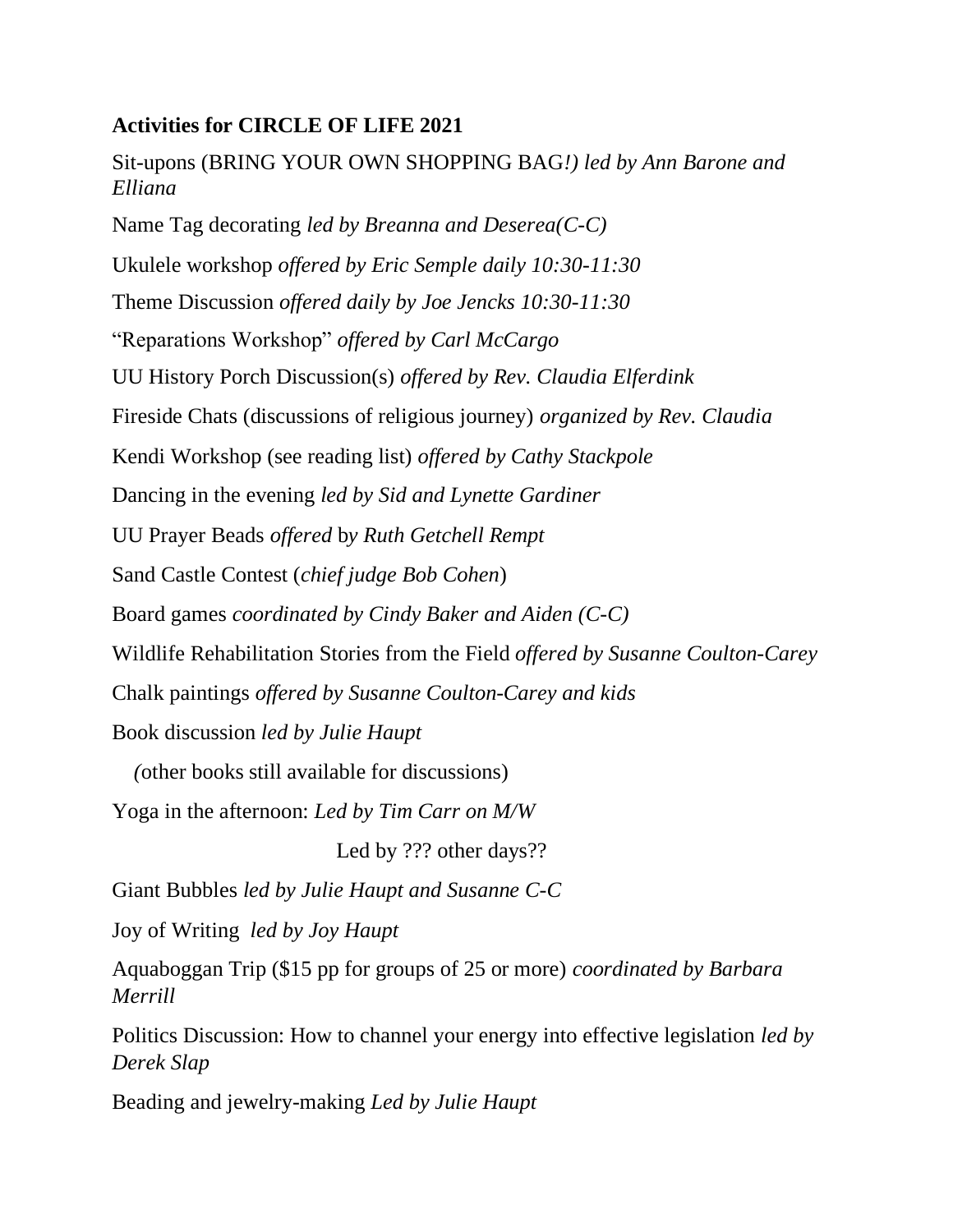Flashlight Tag *organized by Aden (C-C)*

I-phone game unmung us *organized by Aden (C-C)*

Women's Group *led by Barbara Merrill*

Friendship Bracelets *organized by Elliana Wing and Deserea and Brianna (C-C)*

#### **BUT WAIT! There's more!**

## **STILL WAITING FOR YOU TO OFFER:**

*Choose from the list below or use your imagination and offer something else! Please call or text or email Ann to let her know what you'll offer and what supplies are needed.*

*[annbarone@verizon.net](mailto:annbarone@verizon.net) 413-374-9799*

Knitting/ Crochet Circle

Story book time with activity

Afternoon Tea Party (could be dress-up fun!)

Macrame workshop

Journaling

Polar Bear swim

Fun running on the beach or road

Bike trips

Off campus trips to Biddeford Pools, Scarborough Marsh (Audubon Society canoe trail) …

Volleyball game(s)/contest

Scavenger Hunts

Bird Walks

Beach Walks and Nature Walks/ Talks